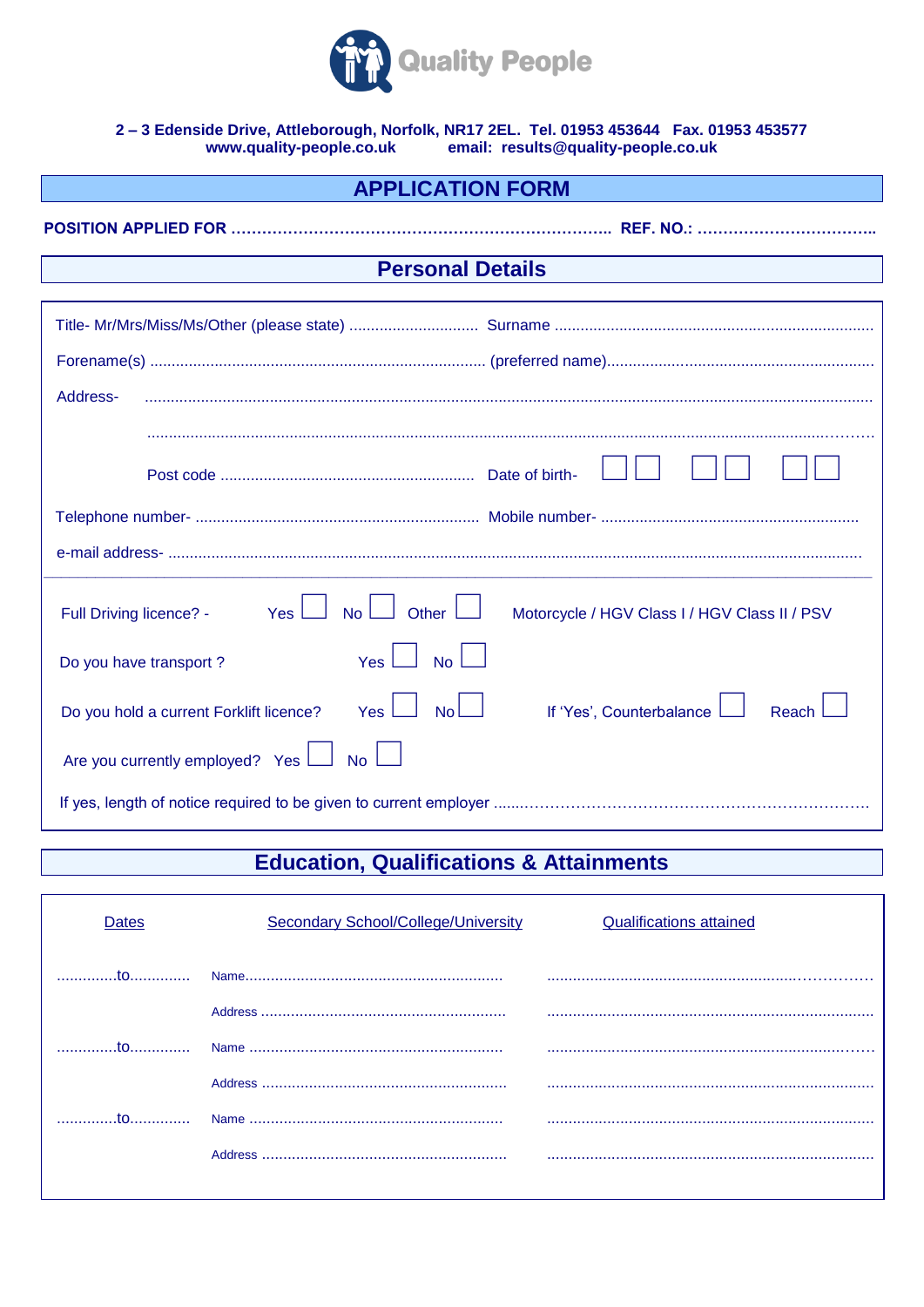## **Employment/Career History**

| Please list previous employers, in order, starting with the current or most recent. |          |           |  |
|-------------------------------------------------------------------------------------|----------|-----------|--|
| <b>Dates</b>                                                                        | Employer | Job Title |  |
| to                                                                                  |          |           |  |
|                                                                                     |          |           |  |
|                                                                                     |          |           |  |
|                                                                                     |          |           |  |
|                                                                                     |          |           |  |
|                                                                                     |          |           |  |
|                                                                                     |          |           |  |
|                                                                                     |          |           |  |
|                                                                                     |          |           |  |
|                                                                                     |          |           |  |
|                                                                                     |          |           |  |
| . <del>.</del> 0                                                                    |          |           |  |
|                                                                                     |          |           |  |
|                                                                                     |          |           |  |
|                                                                                     |          |           |  |
| to                                                                                  |          |           |  |
|                                                                                     |          |           |  |
|                                                                                     |          |           |  |
|                                                                                     |          |           |  |
|                                                                                     |          |           |  |

You may use this space to add any further information in support of your application.